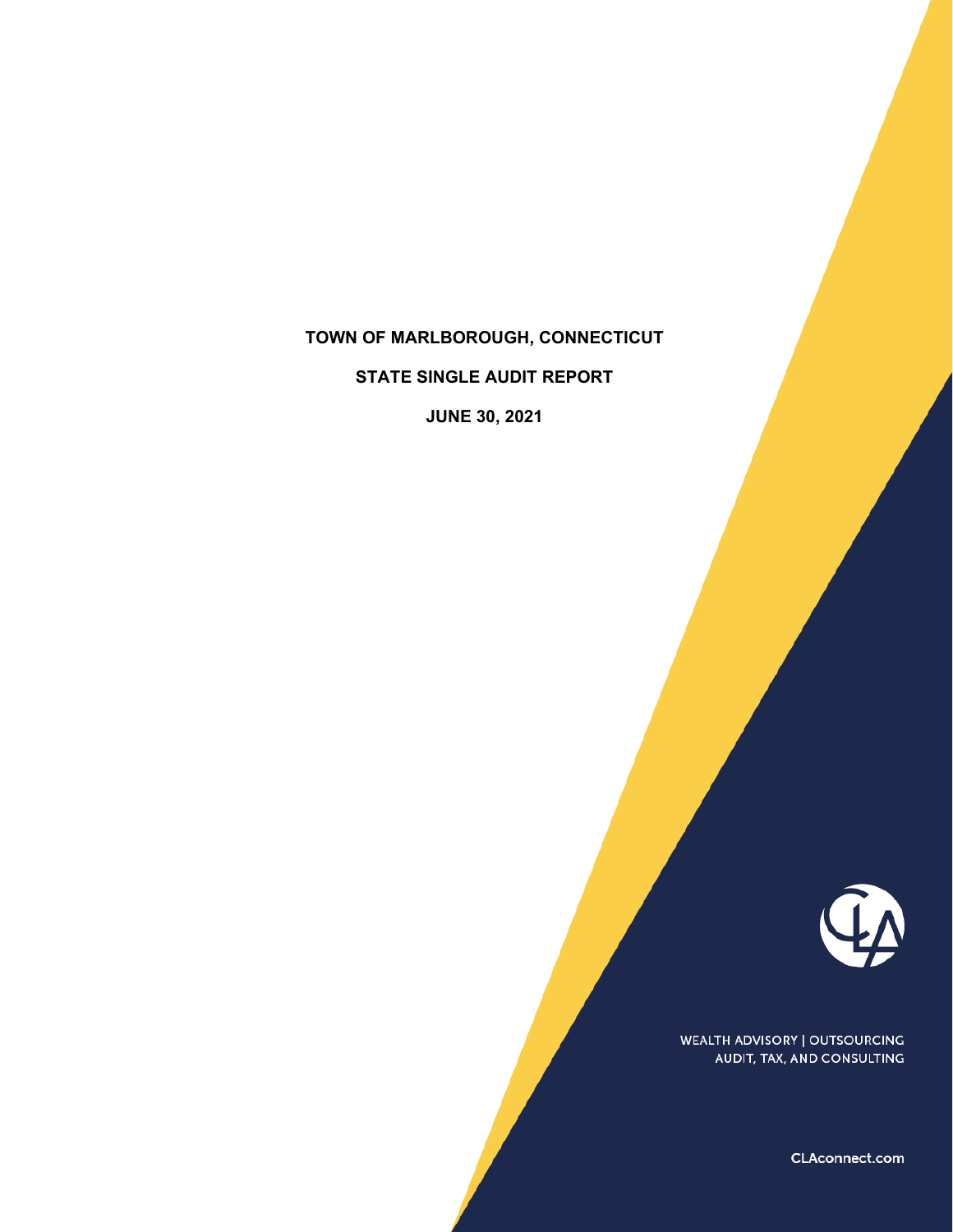#### **TOWN OF MARLBOROUGH, CONNECTICUT STATE SINGLE AUDIT REPORT JUNE 30, 2021 TABLE OF CONTENTS**

| Independent Auditors' Report on Compliance for Each Major State Program; Report on<br>Internal Control over Compliance; and Report on the Schedule of Expenditures of<br>State Financial Assistance Required by the State Single Audit Act | $1 - 3$ |
|--------------------------------------------------------------------------------------------------------------------------------------------------------------------------------------------------------------------------------------------|---------|
| Schedule of Expenditures of State Financial Assistance                                                                                                                                                                                     | $4 - 5$ |
| Notes to Schedule of Expenditures of State Financial Assistance                                                                                                                                                                            | 6       |
| Independent Auditors' Report on Internal Control over Financial Reporting and on<br>Compliance and Other Matters Based on an Audit of Financial Statements Performed<br>in Accordance with Government Auditing Standards                   | $7-8$   |
| <b>Schedule of Findings and Questioned Costs</b>                                                                                                                                                                                           | 9       |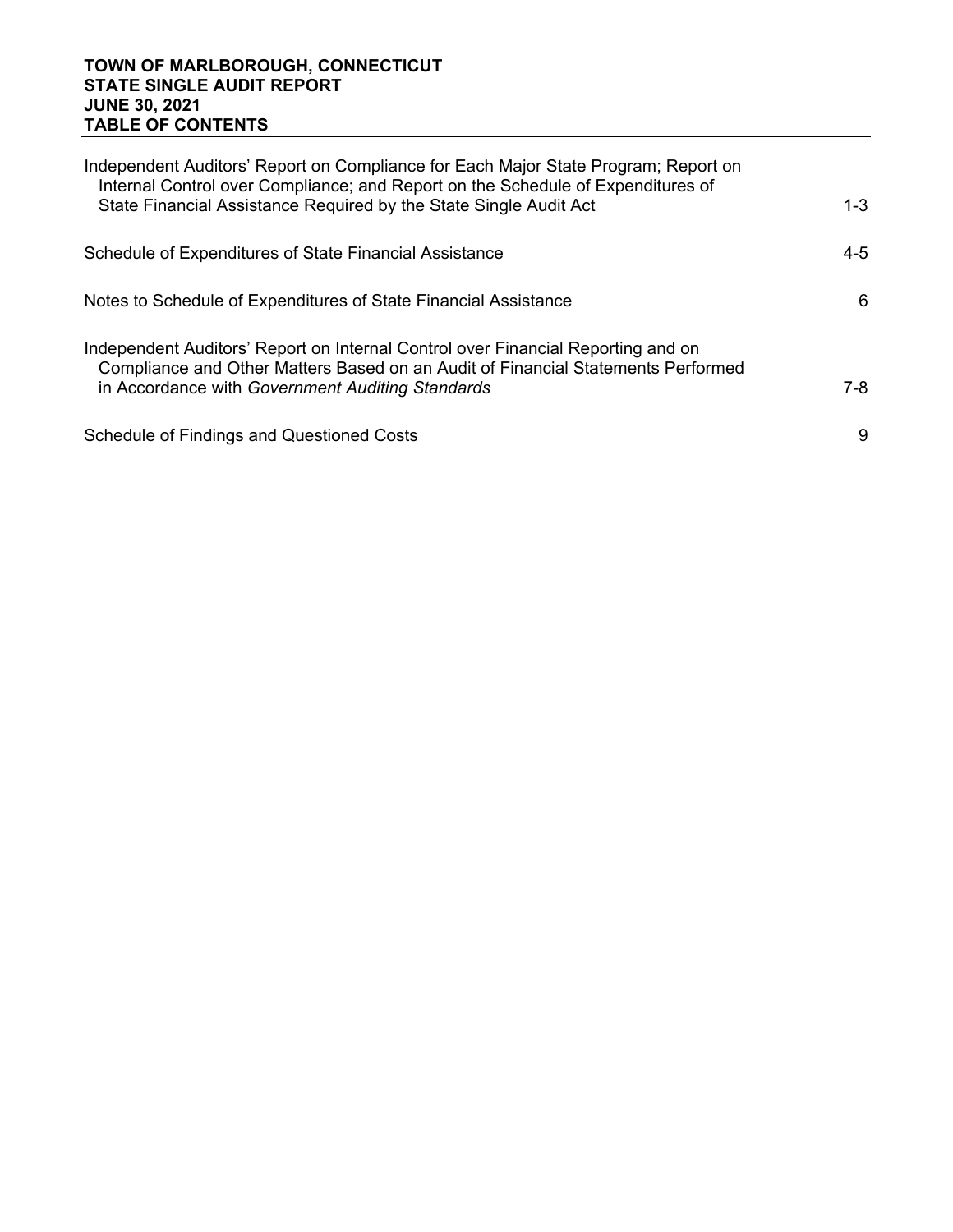

#### **Independent Auditors' Report on Compliance for Each Major State Program; Report on Internal Control over Compliance; and Report on the Schedule of Expenditures of State Financial Assistance Required by the State Single Audit Act**

To the Members of the Board of Finance Town of Marlborough, Connecticut

### **Report on Compliance for Each Major State Program**

We have audited the Town of Marlborough, Connecticut's compliance with the types of compliance requirements described in the Office of Policy and Management's *Compliance Supplement* that could have a direct and material effect on the Town of Marlborough, Connecticut's major state program for the year ended June 30, 2021. The Town of Marlborough, Connecticut's major state program is identified in the summary of auditors' results section of the accompanying schedule of findings and questioned costs.

#### *Management's Responsibility*

Management is responsible for compliance with the requirements of laws, regulations, contracts and grants applicable to its state programs.

#### *Auditors' Responsibility*

Our responsibility is to express an opinion on compliance for the Town of Marlborough, Connecticut's major state program based on our audit of the types of compliance requirements referred to above. We conducted our audit of compliance in accordance with auditing standards generally accepted in the United States of America; the standards applicable to financial audits contained in *Government Auditing Standards*, issued by the Comptroller General of the United States; and the State Single Audit Act (C.G.S. Sections

4-230 to 4-236). Those standards and the State Single Audit Act require that we plan and perform the audit to obtain reasonable assurance about whether noncompliance with the types of compliance requirements referred to above that could have a direct and material effect on a major state program occurred. An audit includes examining, on a test basis, evidence about the Town of Marlborough, Connecticut's compliance with those requirements and performing such other procedures as we considered necessary in the circumstances.

We believe that our audit provides a reasonable basis for our opinion on compliance for the major state program. However, our audit does not provide a legal determination of the Town of Marlborough, Connecticut's compliance.

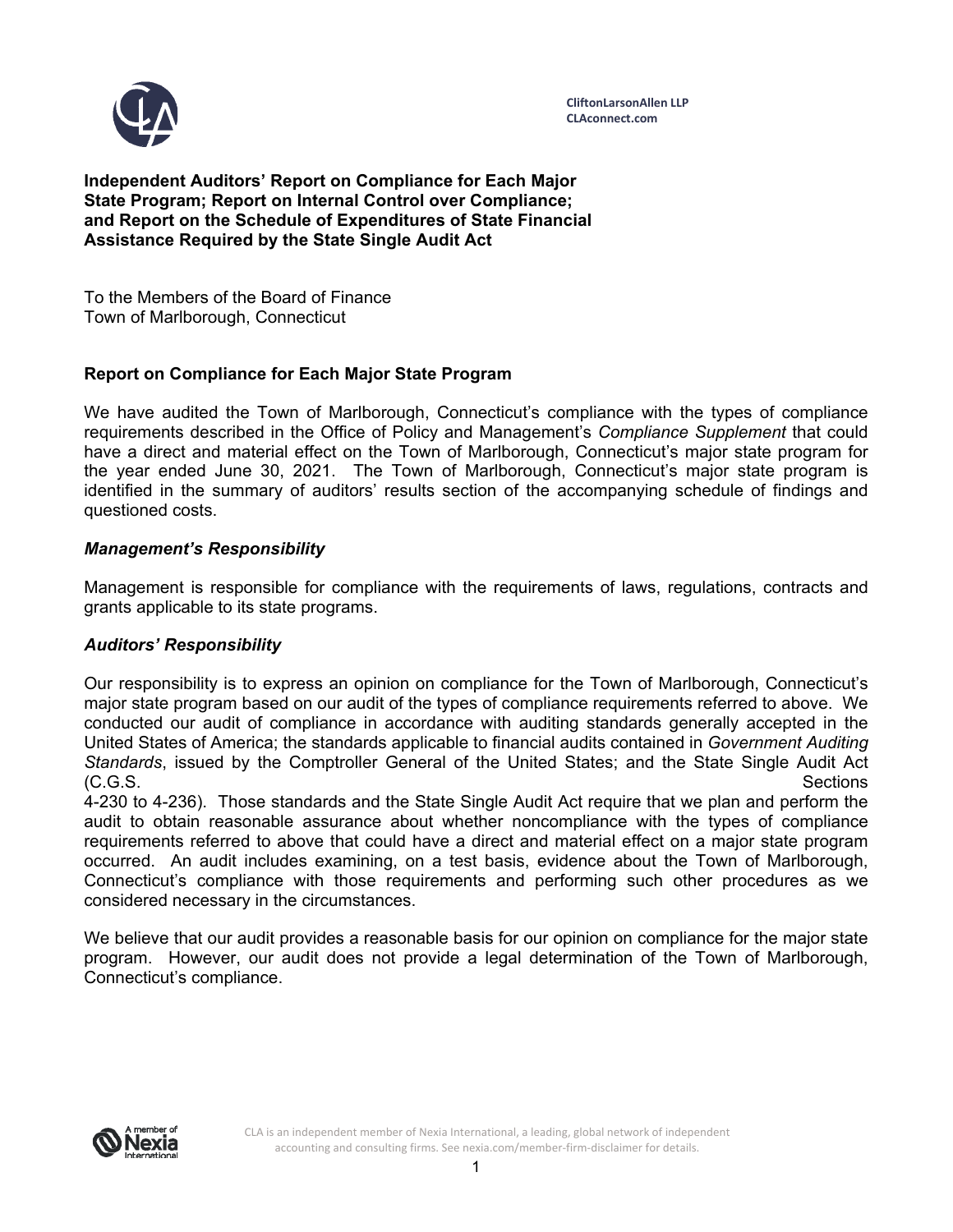#### *Opinion on Each Major State Program*

In our opinion, the Town of Marlborough, Connecticut, complied, in all material respects, with the types of compliance requirements referred to above that could have a direct and material effect on its major state program for the year ended June 30, 2021.

#### *Report on Internal Control over Compliance*

Management of the Town of Marlborough, Connecticut, is responsible for establishing and maintaining effective internal control over compliance with the types of compliance requirements referred to above. In planning and performing our audit of compliance, we considered the Town of Marlborough, Connecticut's internal control over compliance with the types of requirements that could have a direct and material effect on the major state program to determine the auditing procedures that are appropriate in the circumstances for the purpose of expressing an opinion on compliance for the major state program and to test and report on internal control over compliance in accordance with the State Single Audit Act, but not for the purpose of expressing an opinion on the effectiveness of internal control over compliance. Accordingly, we do not express an opinion on the effectiveness of the Town of Marlborough, Connecticut's internal control over compliance.

A deficiency in internal control over compliance exists when the design or operation of a control over compliance does not allow management or employees, in the normal course of performing their assigned functions, to prevent, or detect and correct, noncompliance with a type of compliance requirement of a state program on a timely basis. A material weakness in internal control over compliance is a deficiency, or a combination of deficiencies, in internal control over compliance such that there is a reasonable possibility that material noncompliance with a type of compliance requirement of a state program will not be prevented, or detected and corrected on a timely basis. A significant deficiency in internal control over compliance is a deficiency, or a combination of deficiencies, in internal control over compliance with a type of compliance requirement of a state program that is less severe than a material weakness in internal control over compliance yet important enough to merit attention by those charged with governance.

Our consideration of internal control over compliance was for the limited purpose described in the first paragraph of this section and was not designed to identify all deficiencies in internal control over compliance that might be material weaknesses or significant deficiencies. We did not identify any deficiencies in internal control over compliance that we consider to be material weaknesses. However, material weaknesses may exist that have not been identified.

The purpose of this report on internal control over compliance is solely to describe the scope of our testing of internal control over compliance and the results of that testing based on the requirements of the State Single Audit Act. Accordingly, this report is not suitable for any other purpose.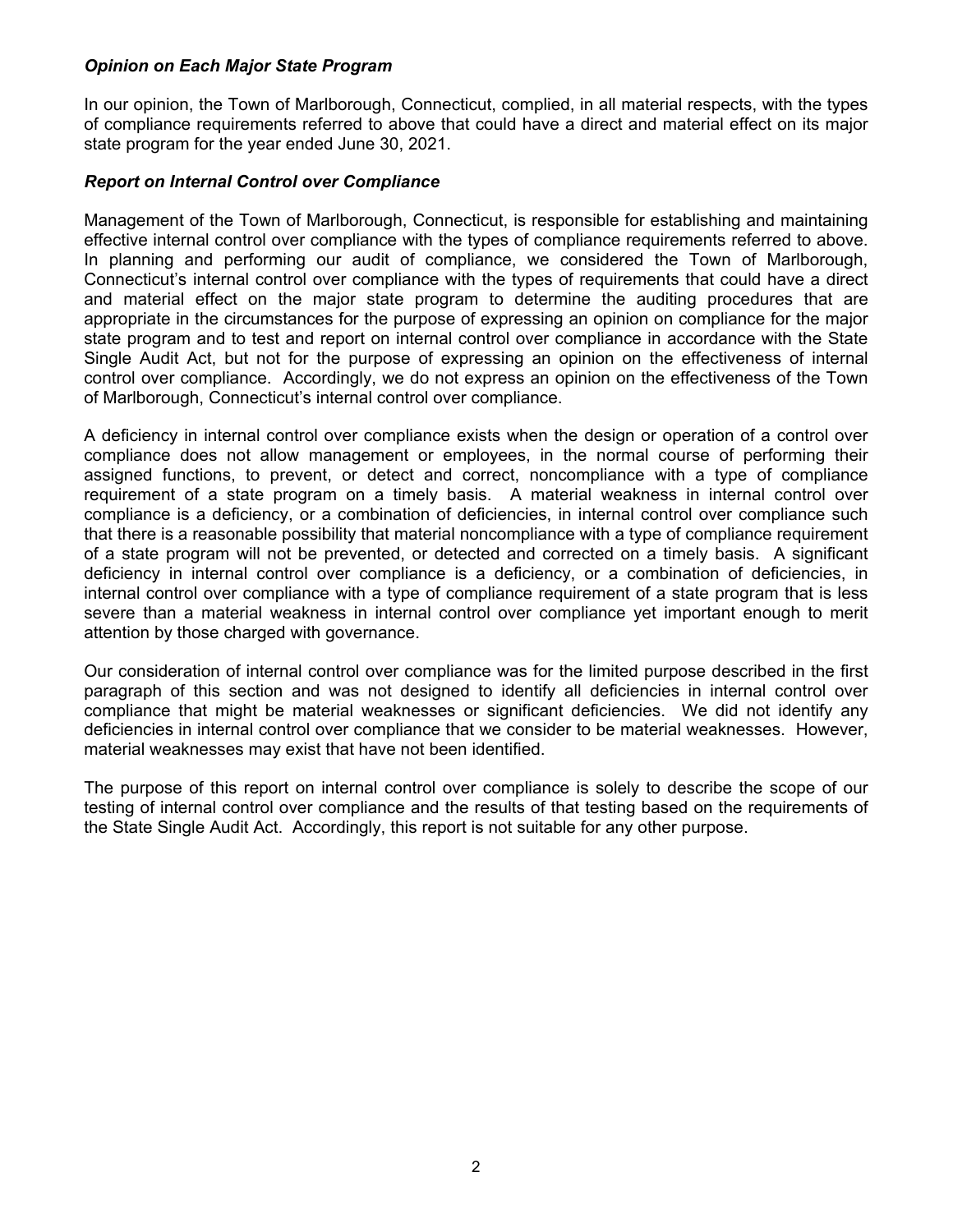#### **Report on Schedule of Expenditures of State Financial Assistance Required by the State Single Audit Act**

We have audited the financial statements of the governmental activities, each major fund and the aggregate remaining fund information of the Town of Marlborough, Connecticut, as of and for the year ended June 30, 2021, and the related notes to the financial statements, which collectively comprise the Town of Marlborough, Connecticut's basic financial statements. We issued our report thereon dated December 21, 2021, which contained unmodified opinions on those financial statements. Our audit was conducted for the purpose of forming opinions on the financial statements that collectively comprise the basic financial statements. The accompanying schedule of expenditures of state financial assistance is presented for purposes of additional analysis as required by the State Single Audit Act and is not a required part of the basic financial statements. Such information is the responsibility of management and was derived from and relates directly to the underlying accounting and other records used to prepare the basic financial statements. The information has been subjected to the auditing procedures applied in the audit of the financial statements and certain additional procedures, including comparing and reconciling such information directly to the underlying accounting and other records used to prepare the basic financial statements or to the basic financial statements themselves, and other additional procedures in accordance with auditing standards generally accepted in the United States of America. In our opinion, the schedule of expenditures of state financial assistance is fairly stated in all material respects in relation to the basic financial statements as a whole.

Viifton Larson Allen LLP

**CliftonLarsonAllen LLP** 

West Hartford, Connecticut December 21, 2021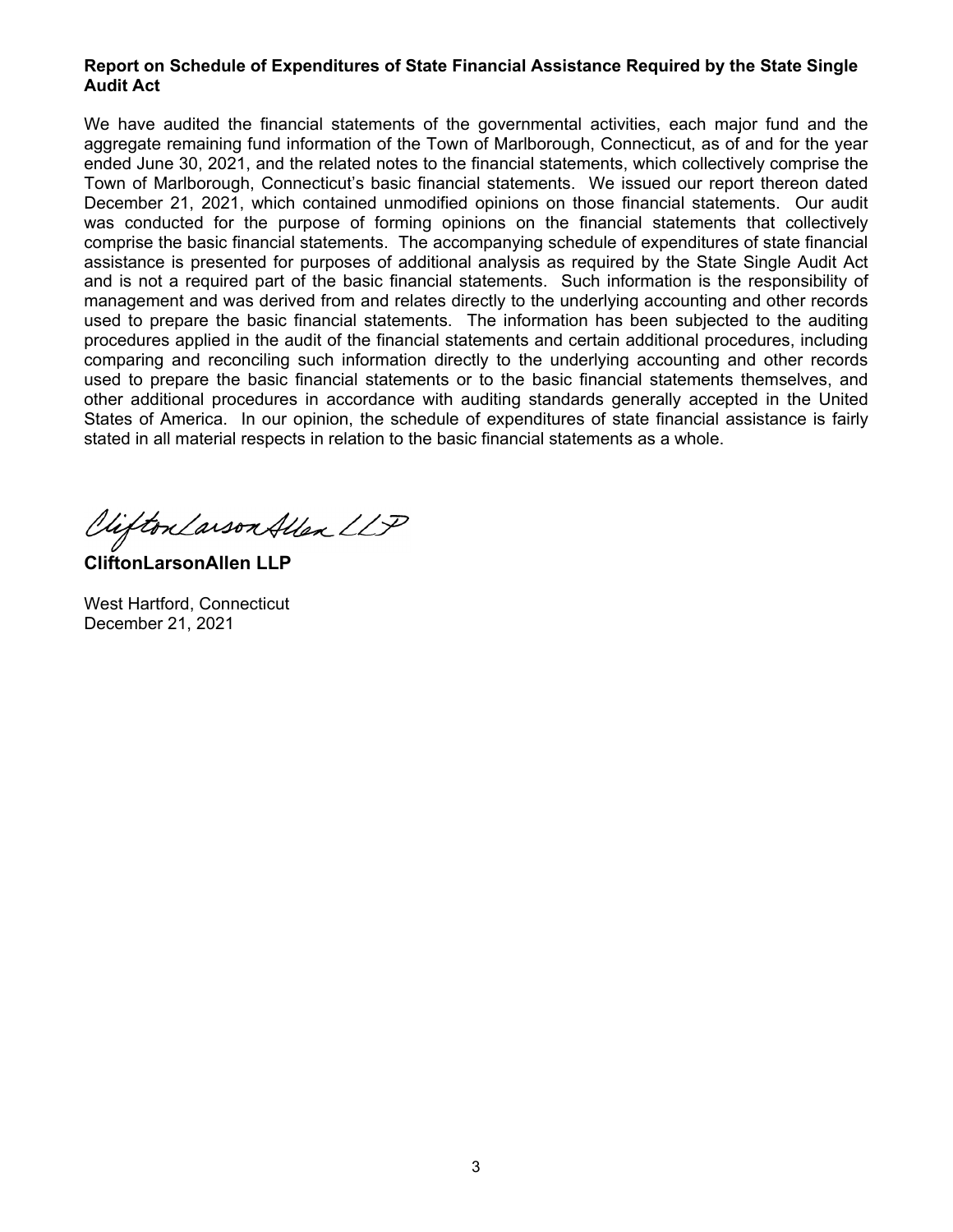#### **TOWN OF MARLBOROUGH, CONNECTICUT SCHEDULE OF EXPENDITURES OF STATE FINANCIAL ASSISTANCE FOR THE YEAR ENDED JUNE 30, 2021**

| State Grantor/Pass-Through Grantor/<br><b>Program Title</b>    | <b>State Grant Program</b><br><b>Core-CT Number</b>          | <b>Expenditures</b> |  |  |
|----------------------------------------------------------------|--------------------------------------------------------------|---------------------|--|--|
| <b>Department of Education</b>                                 |                                                              |                     |  |  |
| <b>Child Nutrition State Match</b>                             | 11000-SDE64370-16211                                         | \$<br>1,426         |  |  |
| <b>Health Foods Initiative</b>                                 | 11000-SDE64370-16212                                         | 3,077               |  |  |
| School Breakfast Program                                       | 11000-SDE64370-17046                                         | 2,715               |  |  |
| <b>Total Department of Education</b>                           |                                                              | 7,218               |  |  |
| <b>Department of Social Services</b>                           |                                                              |                     |  |  |
| Medicaid                                                       | 11000-DSS60000-16020                                         | 4,765               |  |  |
| <b>Connecticut State Library</b>                               |                                                              |                     |  |  |
| <b>Historic Document Preservation</b>                          | 12060-CSL66094-35150                                         | 5,500               |  |  |
| <b>Department of Transportation</b>                            |                                                              |                     |  |  |
| Town Aid Road-STO                                              | 13033-DOT57131-43459                                         | 69,150              |  |  |
| Local Transportation Capital Improvement Program               | 13033-DOT57197-43584                                         | 926,638             |  |  |
| LET'S GO CT RAMP-UP PROGRAM                                    | 13033-DOT57551-43667                                         | 131,237             |  |  |
| Town Aid Road Grants-Municipal                                 | 12052-DOT57131-43455                                         | 69,150              |  |  |
| <b>Bus Operations</b>                                          | 12001-DOT57931-12175                                         | 16,183              |  |  |
| <b>Total Department of Transportation</b>                      |                                                              | 1,212,358           |  |  |
| <b>Office of Policy and Management</b>                         |                                                              |                     |  |  |
| Reimbursement Towns - Tax Loss on State Property               | 11000-OPM20600-17004                                         | 14,788              |  |  |
| Reimbursement Property Tax - Disability Exemption              | 11000-OPM20600-17011                                         | 842                 |  |  |
| Prop Tax Relief For Veterans                                   | 11000-OPM20600-17024                                         | 2,622               |  |  |
| Local Capital Improvement                                      | 12050-OPM20600-40254                                         | 50,877              |  |  |
| Total Office of Policy and Management                          |                                                              | 69,129              |  |  |
| <b>Total State Financial Assistance Before Exempt Programs</b> |                                                              | 1,298,970           |  |  |
|                                                                | <b>Exempt Programs</b>                                       |                     |  |  |
| <b>Department of Education</b>                                 |                                                              |                     |  |  |
| <b>Education Cost Sharing</b>                                  | 11000-SDE64370-17041-82010                                   | 2,911,715           |  |  |
| Excess Cost - Student Based                                    | 11000-SDE64370-17047                                         | 200,744             |  |  |
| <b>Total Department of Education</b>                           |                                                              | 3,112,459           |  |  |
| <b>Office of Policy and Management</b>                         |                                                              |                     |  |  |
| <b>Municipal Stabilization Grant</b>                           | 11000-OPM20600-17104                                         | 48,977              |  |  |
|                                                                | The accompanying notes are an integral part of this schedule |                     |  |  |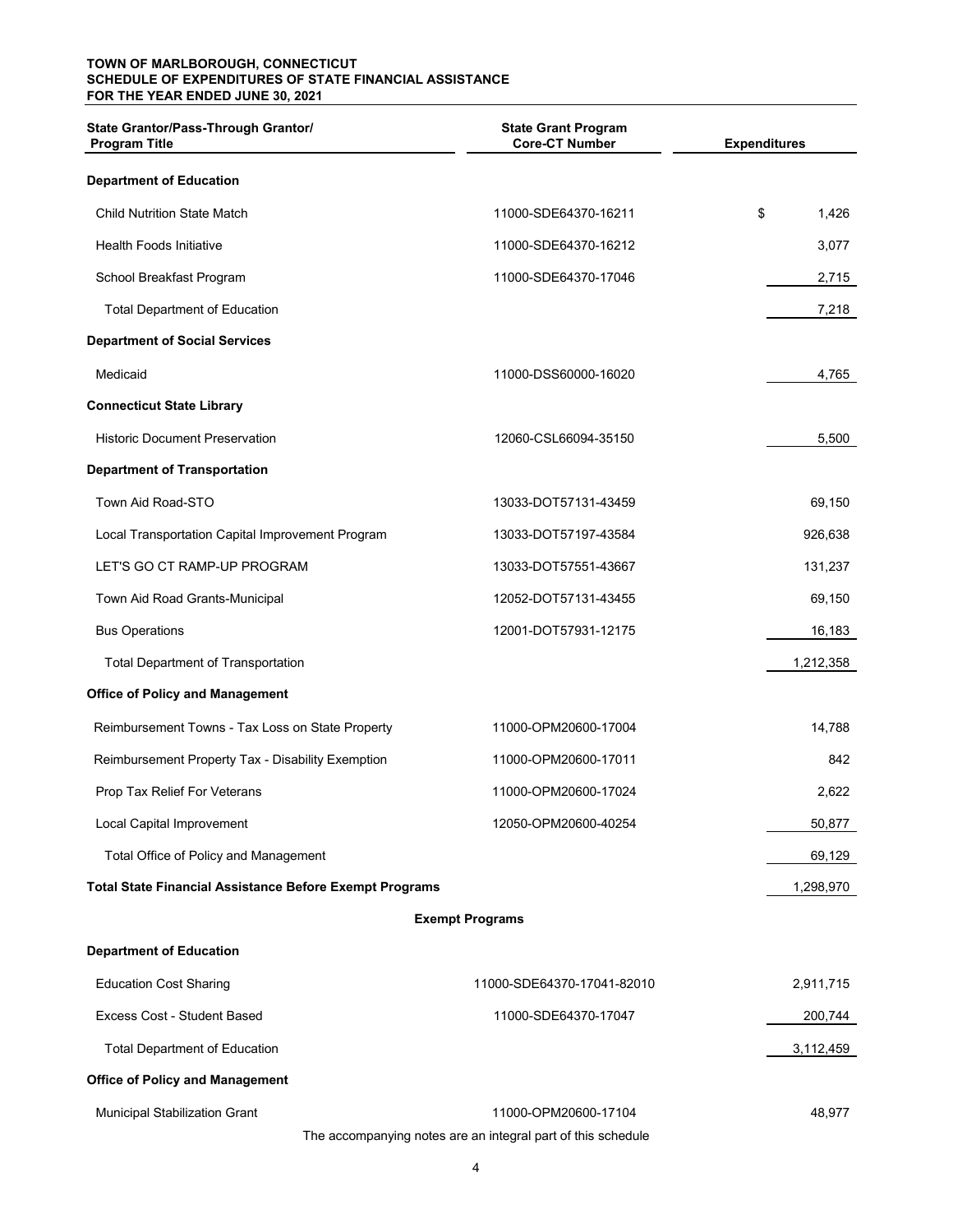#### **SCHEDULE OF EXPENDITURES OF STATE FINANCIAL ASSISTANCE (CONTINUED) TOWN OF MARLBOROUGH, CONNECTICUT FOR THE YEAR ENDED JUNE 30, 2021**

| State Grantor/Pass-Through Grantor/<br><b>Program Title</b> | <b>State Grant Program</b><br><b>Core-CT Number</b> | <b>Expenditures</b> |  |  |  |
|-------------------------------------------------------------|-----------------------------------------------------|---------------------|--|--|--|
| Grants To Towns                                             | 12009-OPM20600-17005                                | 1,807               |  |  |  |
| Total Office of Policy and Management                       |                                                     | 50,784              |  |  |  |
| <b>Total Exempt Programs</b>                                |                                                     | 3,163,243           |  |  |  |
| <b>Total State Financial Assistance</b>                     |                                                     | 4,462,213           |  |  |  |

The accompanying notes are an integral part of this schedule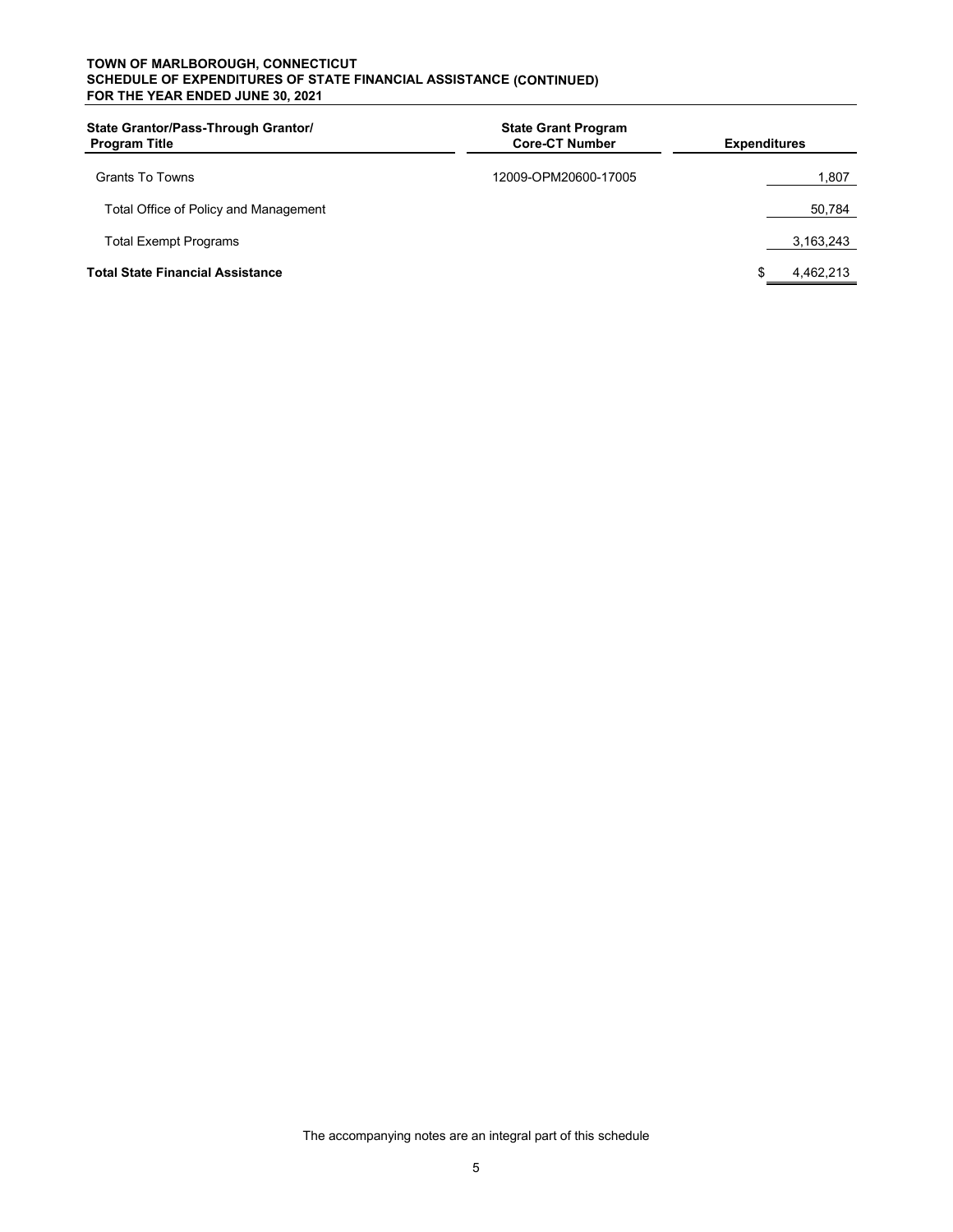#### **NOTE 1 - SUMMARY OF SIGNIFICANT ACCOUNTING POLICIES**

#### **Basis of Presentation**

The accompanying schedule of expenditures of state financial assistance (the Schedule) includes the state grant activity of the Town of Marlborough, Connecticut, under programs of the State of Connecticut for the year ended June 30, 2021. Various departments and agencies of the State of Connecticut have provided financial assistance through grants and other authorizations in accordance with the General Statutes of the State of Connecticut. Because the Schedule presents only a selected portion of the operations of the Town of Marlborough, Connecticut, it is not intended to, and does not, present the financial position, changes in fund balance or changes in net position of the Town of Marlborough, Connecticut.

#### **Basis of Accounting**

The accounting policies of the Town of Marlborough, Connecticut, conform to accounting principles generally accepted in the United States of America as applicable to governmental organizations. The information in the Schedule is presented based upon regulations established by the State of Connecticut, Office of Policy and Management.

Expenditures reported on the Schedule are presented on the modified accrual basis of accounting. In accordance with Section 4-236-22 of the Regulations to the State Single Audit Act, certain grants are not dependent on expenditure activity and, accordingly, are considered to be expended in the fiscal year of receipt. These grant program receipts are reflected in the expenditures column of the Schedule.

### **NOTE 2 - LOAN PROGRAMS**

In accordance with Section 4-236-23(a)(4)(F) of the Regulations to the State Single Audit Act, the notes to the schedule of expenditures of state financial assistance shall include loans and loan activities. The following is a summary of the various loan program activity for the year ended June 30, 2021:

Department of Environmental Protection:

Clean Water Funds:

| <b>Issue</b><br><b>Date</b> | <b>Interest</b><br>Rate | Original<br><b>Amount</b> | <b>Balance</b><br><b>Beginning</b> | <b>Issued</b> | <b>Retired</b> |   | <b>Balance</b><br><b>Ending</b> |
|-----------------------------|-------------------------|---------------------------|------------------------------------|---------------|----------------|---|---------------------------------|
|                             |                         |                           |                                    |               |                |   |                                 |
| 07/31/07                    | 2%                      | 908,774 \$                | 294.921 \$                         | $\sim$        | 50.432         | S | 244,489                         |
| 10/31/17                    | 2%                      | 2,343,844                 | 2,067,394                          | ۰             | 104.354        |   | 1,963,040                       |
| 05/31/15                    | 2%                      | 613,583                   | 474.960                            | ۰             | 28,523         |   | 446,437                         |
| 10/31/10                    | 2%                      | 8,151,743                 | 4,582,738                          | ۰             | 406,922        |   | 4,175,816                       |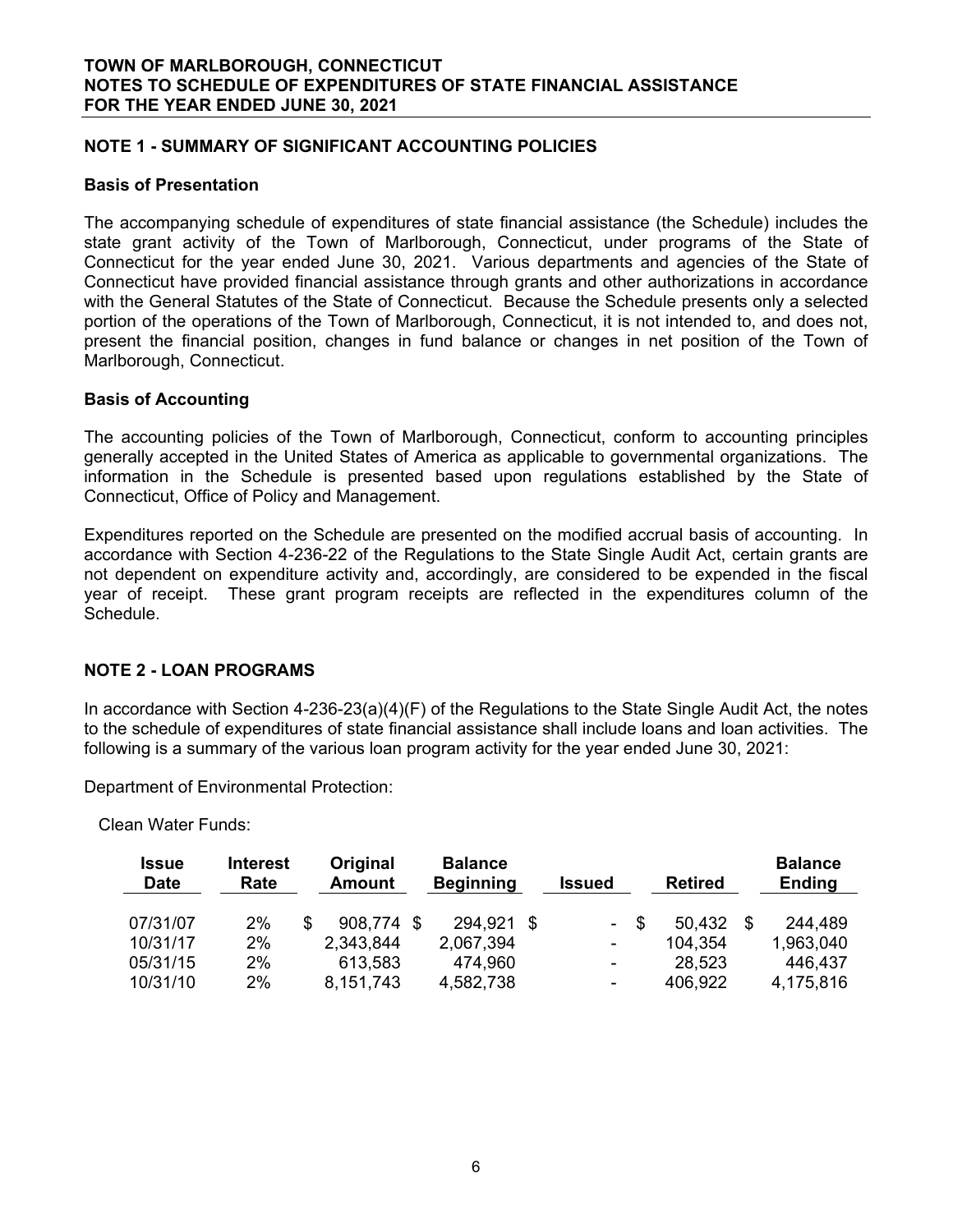

**CliftonLarsonAllen LLP CLAconnect.com**

**Independent Auditors' Report on Internal Control over Financial Reporting and on Compliance and Other Matters Based on an Audit of Financial Statements Performed in Accordance with** *Government Auditing Standards*

To the Members of the Board of Finance Town of Marlborough, Connecticut

We have audited, in accordance with the auditing standards generally accepted in the United States of America and the standards applicable to financial audits contained in *Government Auditing Standards*, issued by the Comptroller General of the United States, the financial statements of the governmental activities, each major fund and the aggregate remaining fund information of the Town of Marlborough, Connecticut, as of and for the year ended June 30, 2021, and the related notes to the financial statements, which collectively comprise the Town of Marlborough, Connecticut's basic financial statements, and have issued our report thereon dated December 21, 2021.

### **Internal Control over Financial Reporting**

In planning and performing our audit of the financial statements, we considered the Town of Marlborough, Connecticut's internal control over financial reporting (internal control) as a basis for designing audit procedures that are appropriate in the circumstances for the purpose of expressing our opinions on the financial statements, but not for the purpose of expressing an opinion on the effectiveness of the Town of Marlborough, Connecticut's internal control. Accordingly, we do not express an opinion on the effectiveness of the Town of Marlborough, Connecticut's internal control.

A deficiency in internal control exists when the design or operation of a control does not allow management or employees, in the normal course of performing their assigned functions, to prevent, or detect and correct, misstatements on a timely basis. A material weakness is a deficiency, or a combination of deficiencies, in internal control such that there is a reasonable possibility that a material misstatement of the entity's financial statements will not be prevented, or detected and corrected on a timely basis. A significant deficiency is a deficiency, or a combination of deficiencies, in internal control that is less severe than a material weakness yet important enough to merit attention by those charged with governance.

Our consideration of internal control was for the limited purpose described in the first paragraph of this section and was not designed to identify all deficiencies in internal control that might be material weaknesses or significant deficiencies. Given these limitations, during our audit we did not identify any deficiencies in internal control that we consider to be material weaknesses. However, material weaknesses may exist that have not been identified.

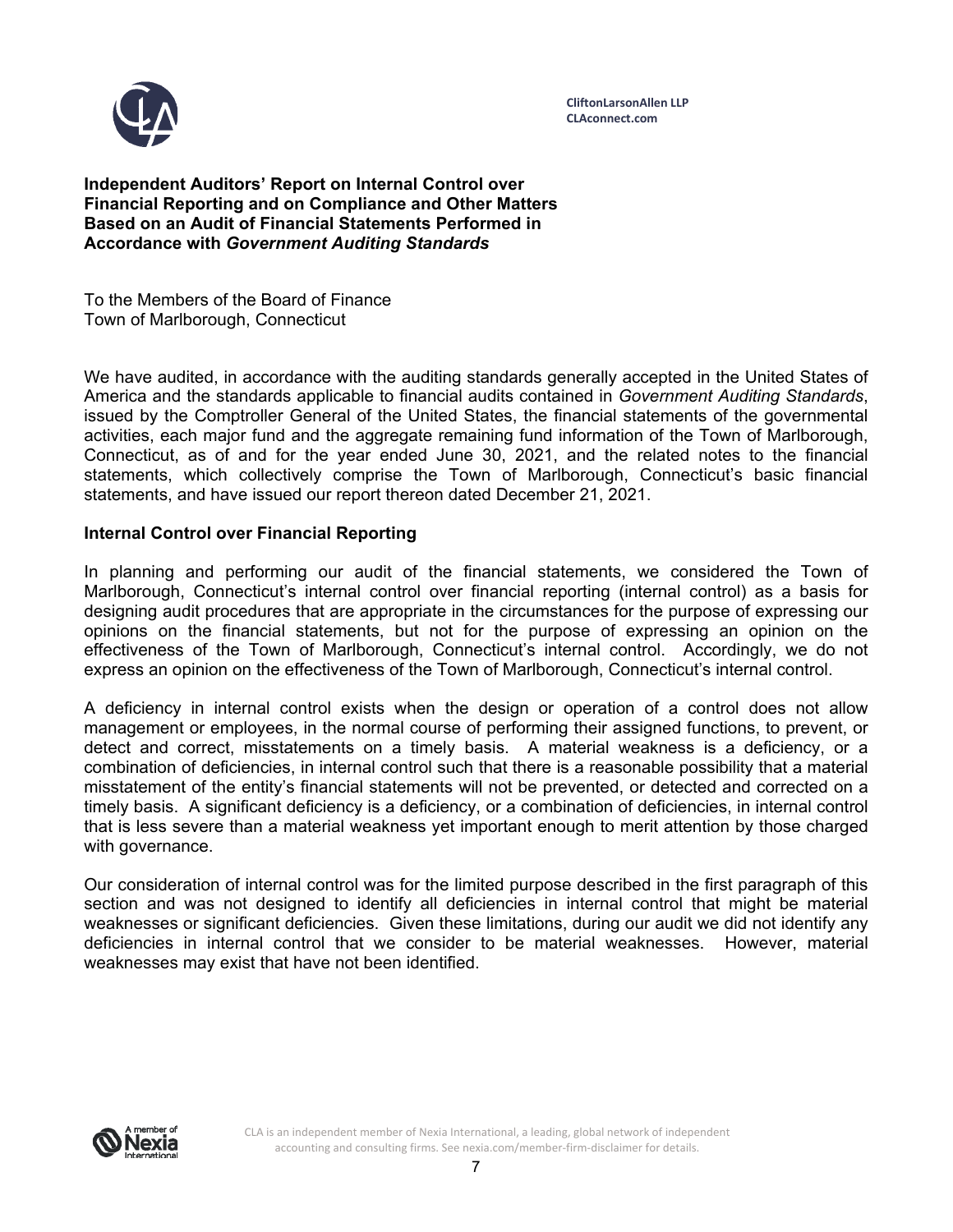#### **Compliance and Other Matters**

As part of obtaining reasonable assurance about whether the Town of Marlborough, Connecticut's financial statements are free from material misstatement, we performed tests of its compliance with certain provisions of laws, regulations, contracts and grant agreements, noncompliance with which could have a direct and material effect on the financial statements. However, providing an opinion on compliance with those provisions was not an objective of our audit, and, accordingly, we do not express such an opinion. The results of our tests disclosed no instances of noncompliance or other matters that are required to be reported under *Government Auditing Standards*.

#### **Purpose of this Report**

The purpose of this report is solely to describe the scope of our testing of internal control and compliance and the results of that testing, and not to provide an opinion on the effectiveness of the Town of Marlborough, Connecticut's internal control or on compliance. This report is an integral part of an audit performed in accordance with *Government Auditing Standards* in considering the Town of Marlborough, Connecticut's internal control and compliance. Accordingly, this communication is not suitable for any other purpose.

Viifton Larson Allen LLP

**CliftonLarsonAllen LLP** 

West Hartford, Connecticut December 21, 2021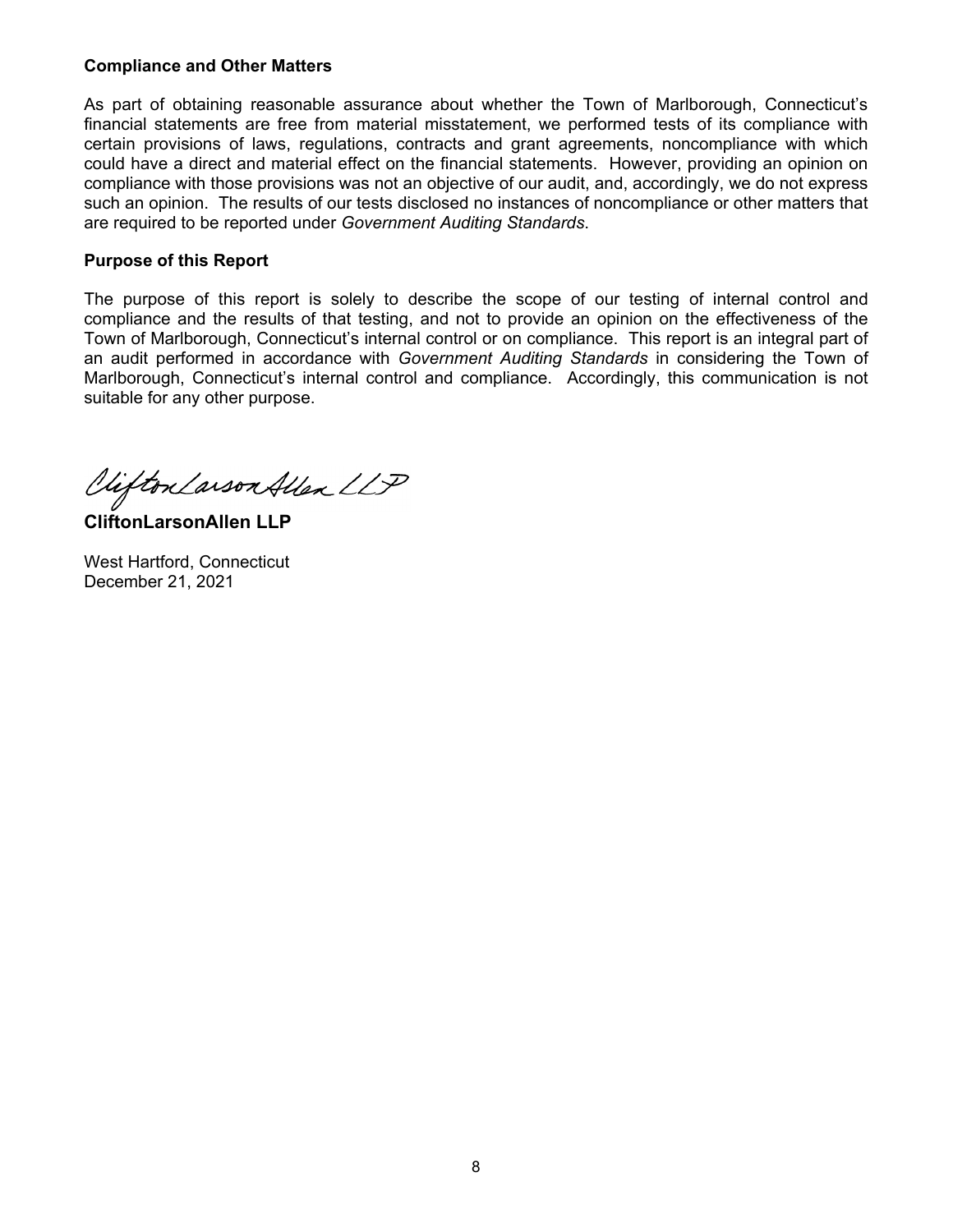### **I. SUMMARY OF AUDITORS' RESULTS**

#### **Financial Statements**

| Type of auditors' report issued:                                                                                                                                                        |                             |                   | Unmodified                |  |  |  |  |  |
|-----------------------------------------------------------------------------------------------------------------------------------------------------------------------------------------|-----------------------------|-------------------|---------------------------|--|--|--|--|--|
| Internal control over financial reporting:<br>• Material weakness(es) identified?<br>· Significant deficiency(ies) identified?<br>Noncompliance material to financial statements noted? | yes<br>yes<br>yes           | X.<br>X.<br>X     | no<br>none reported<br>no |  |  |  |  |  |
| <b>State Financial Assistance</b>                                                                                                                                                       |                             |                   |                           |  |  |  |  |  |
| Internal control over major programs:<br>• Material weakness(es) identified?<br>· Significant deficiency(ies) identified?                                                               | yes<br>yes                  | X<br>$\mathsf{X}$ | no<br>none reported       |  |  |  |  |  |
| Type of auditors' report issued on compliance for major programs:                                                                                                                       |                             |                   | Unmodified                |  |  |  |  |  |
| Any audit findings disclosed that are required to be reported<br>in accordance with Section 4-236-24 of the Regulations to the<br>State Single Audit Act?                               | yes                         | X                 | no                        |  |  |  |  |  |
| The following schedule reflects the major programs included in the audit:                                                                                                               |                             |                   |                           |  |  |  |  |  |
| <b>State Grantor and Program</b>                                                                                                                                                        | <b>State Core-CT Number</b> |                   | <b>Expenditures</b>       |  |  |  |  |  |
| Department of Transportation:<br><b>Local Transportation Capital Improvement</b><br>Program                                                                                             | 13033-DOT57197-43584        | \$                | 926,638                   |  |  |  |  |  |
| Dollar threshold used to distinguish between type A and type B programs:                                                                                                                |                             | \$                | 200,000                   |  |  |  |  |  |

## **II. FINANCIAL STATEMENT FINDINGS**

No matters were reported.

# **III. STATE FINANCIAL ASSISTANCE FINDINGS AND QUESTIONED COSTS**

No matters were reported.